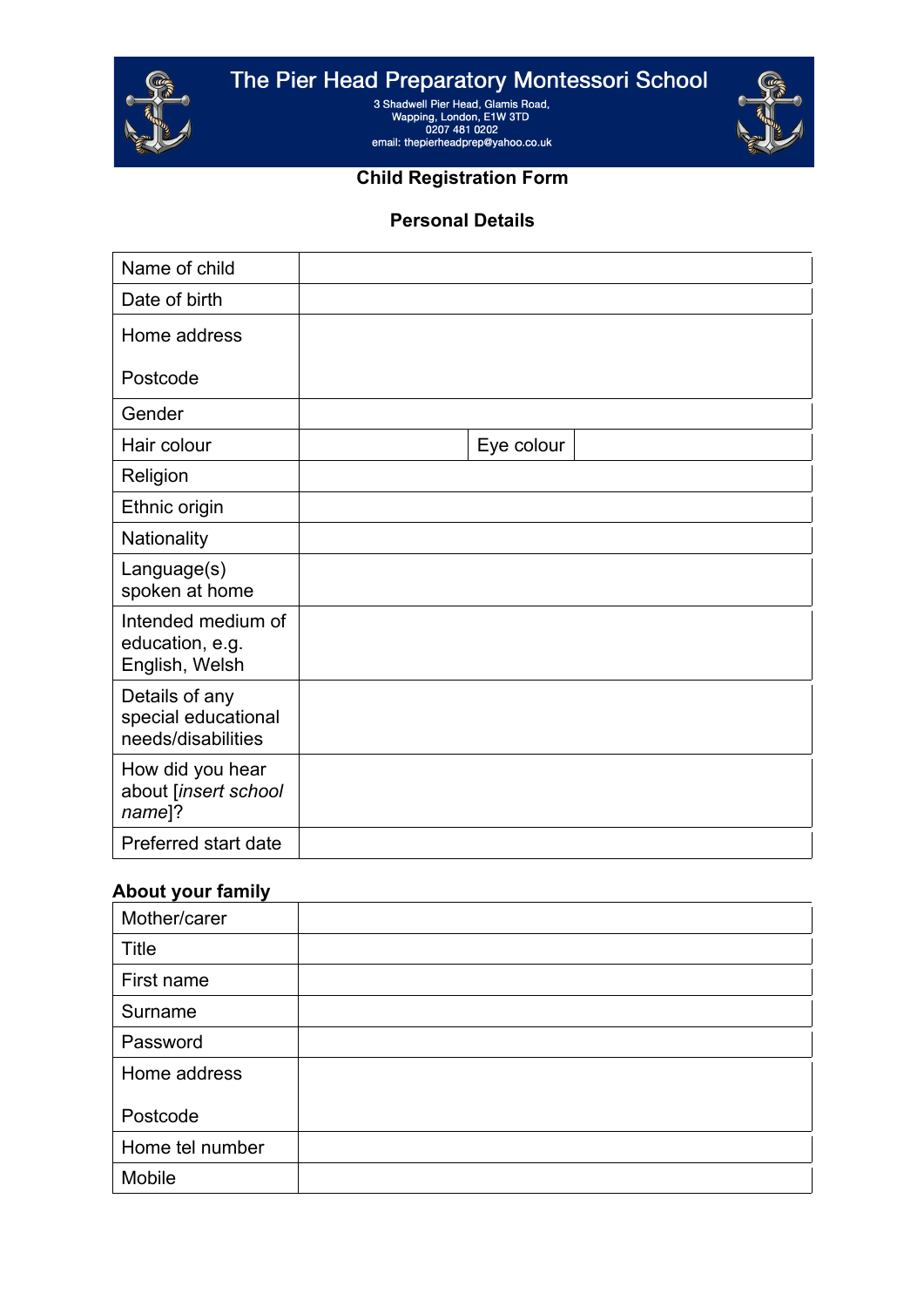| Home email            |                                                   |    |
|-----------------------|---------------------------------------------------|----|
| Work address          |                                                   |    |
| Postcode              |                                                   |    |
| Work tel number       |                                                   |    |
| Work email            |                                                   |    |
| Hours worked          |                                                   |    |
| Responsibilities      | Payment of fees<br>Parental responsibility        |    |
| (Tick all that apply) | Collect child from school<br>Contact<br>emergency | in |

| Payment of fees<br>Parental responsibility<br>Collect child from school<br>Contact | in        |
|------------------------------------------------------------------------------------|-----------|
|                                                                                    | emergency |

# **Other contacts**

| Contact one |  |
|-------------|--|
| Title       |  |
| First name  |  |
| Surname     |  |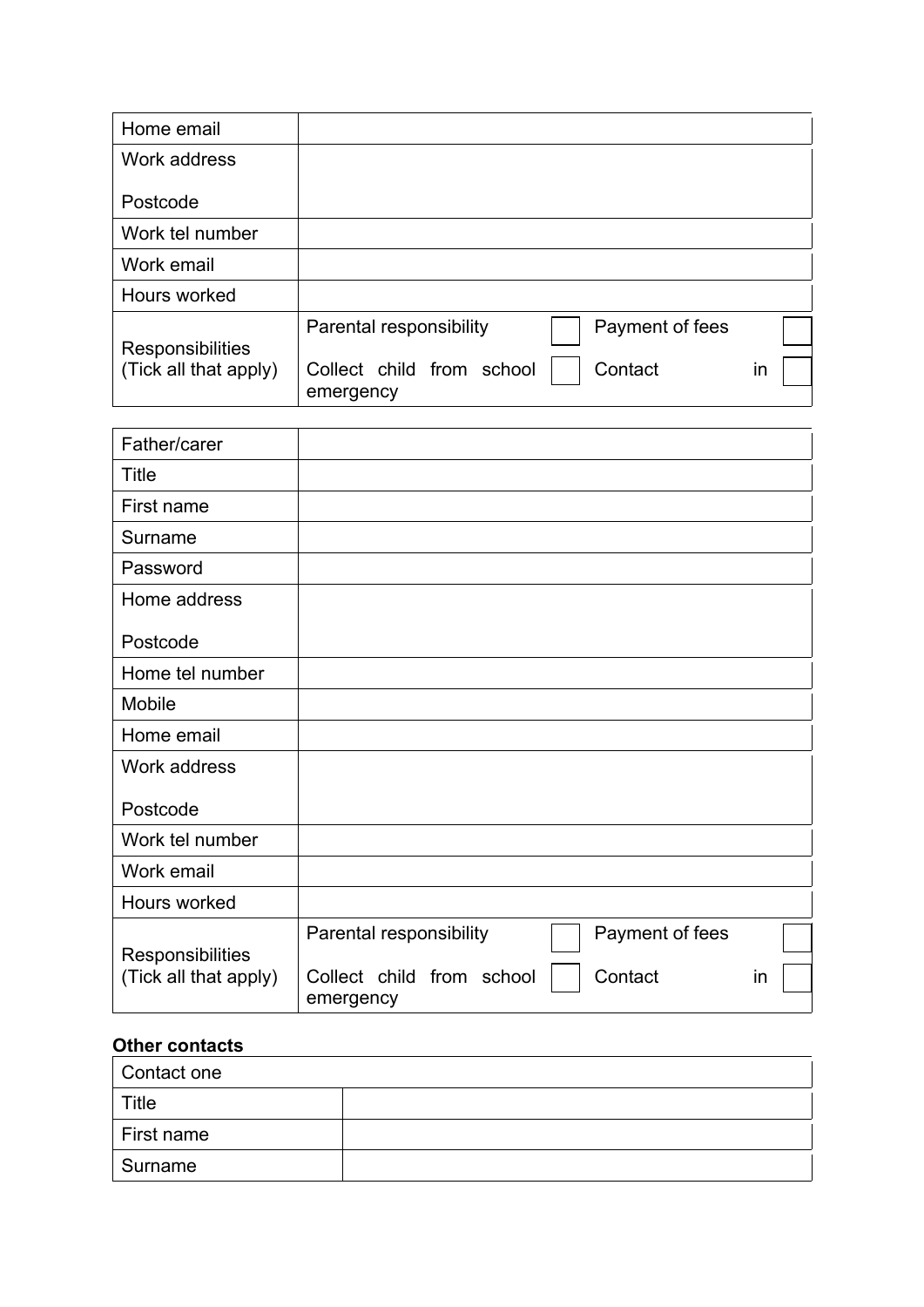|                                           | Relationship to the child |                           |               |                         |  |
|-------------------------------------------|---------------------------|---------------------------|---------------|-------------------------|--|
| Password                                  |                           |                           |               |                         |  |
| <b>Address</b>                            |                           |                           |               |                         |  |
| Postcode                                  |                           |                           |               |                         |  |
| Tel<br>number                             |                           |                           | <b>Mobile</b> |                         |  |
| Responsibilities<br>(Tick all that apply) |                           | Collect child from school |               | Contact in<br>emergency |  |

# **Medical details**

| Does your child have any<br>allergies?                    | Yes / No (please circle) |                      |  |
|-----------------------------------------------------------|--------------------------|----------------------|--|
| If yes, please give details of the cause and reaction     |                          |                      |  |
|                                                           |                          |                      |  |
| Does your child have any<br>special dietary requirements? | Yes / No (please circle) |                      |  |
| If yes, please give details                               |                          |                      |  |
|                                                           |                          |                      |  |
|                                                           | Immunisation             | Date of immunisation |  |
|                                                           | <b>BCG</b>               |                      |  |
|                                                           | Diphtheria               |                      |  |
| Has your child had any of the                             | <b>HIB</b>               |                      |  |
| following immunisations?                                  | <b>MMR</b>               |                      |  |
| Please tick and date                                      | Meningitis C             |                      |  |
|                                                           | Poliomyelitis            |                      |  |
|                                                           | <b>Tetanus</b>           |                      |  |
|                                                           | Whooping cough           |                      |  |
| Any other immunisations                                   |                          |                      |  |
| Name of GP                                                |                          |                      |  |
| Name of surgery                                           |                          |                      |  |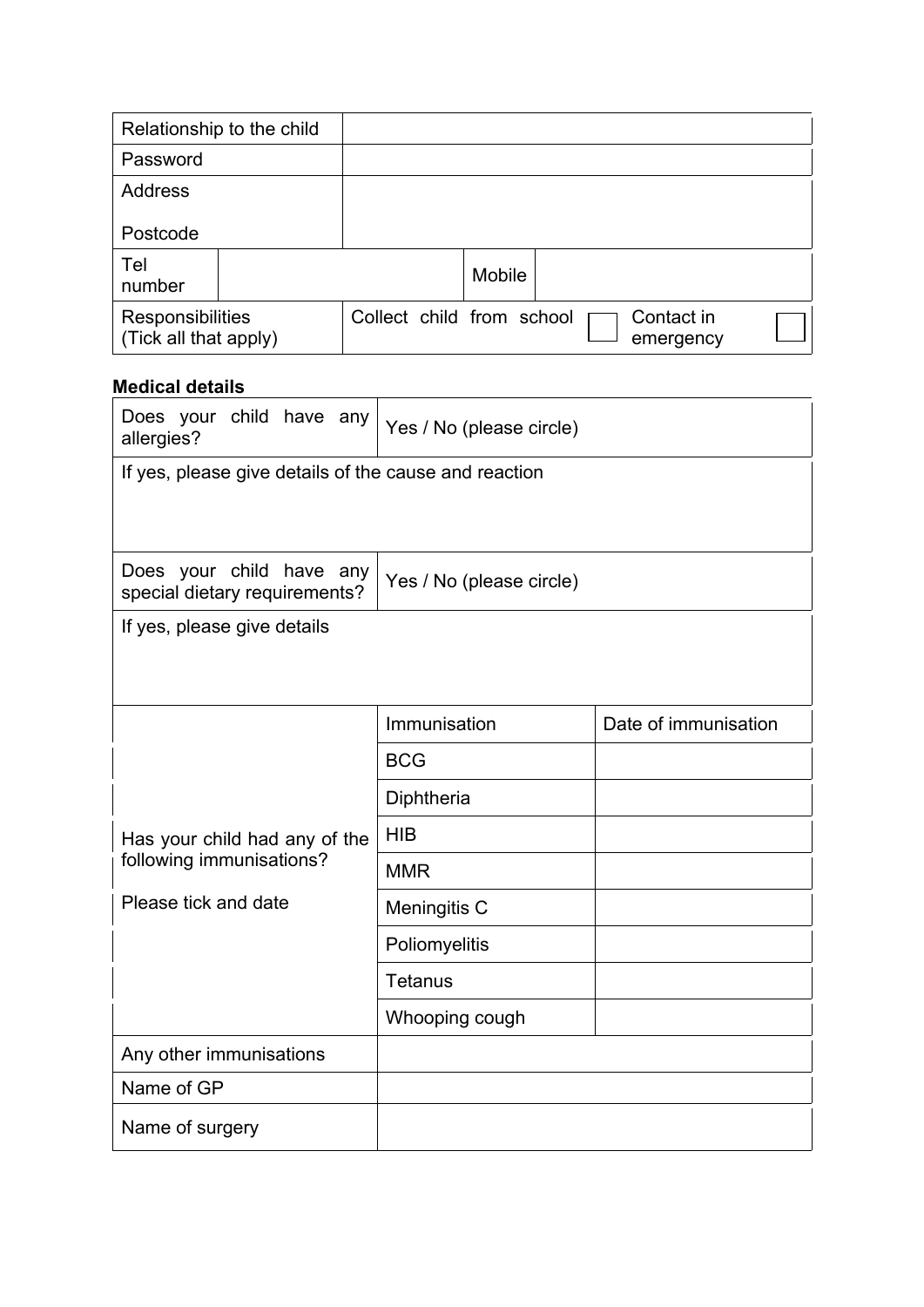| <b>Address</b>                               |  |
|----------------------------------------------|--|
|                                              |  |
| Postcode                                     |  |
| Telephone number                             |  |
| Health visitor details                       |  |
| Name                                         |  |
| <b>Address</b>                               |  |
|                                              |  |
| Postcode                                     |  |
| Telephone number                             |  |
| Other agency details                         |  |
| Name                                         |  |
| <b>Address</b>                               |  |
|                                              |  |
| Postcode                                     |  |
| Telephone number                             |  |
| Any other details that we should know about? |  |
|                                              |  |
|                                              |  |
|                                              |  |
|                                              |  |

#### **Sessions**

Please indicate your preferred sessions.

| <b>Session</b>        | Mon | <b>Tues</b> | Wed | <b>Thurs</b> | Fri |
|-----------------------|-----|-------------|-----|--------------|-----|
| Full day              |     |             |     |              |     |
| Morning<br>only       |     |             |     |              |     |
| Afternoon<br>only     |     |             |     |              |     |
| Extended<br>morning   |     |             |     |              |     |
| Extended<br>afternoon |     |             |     |              |     |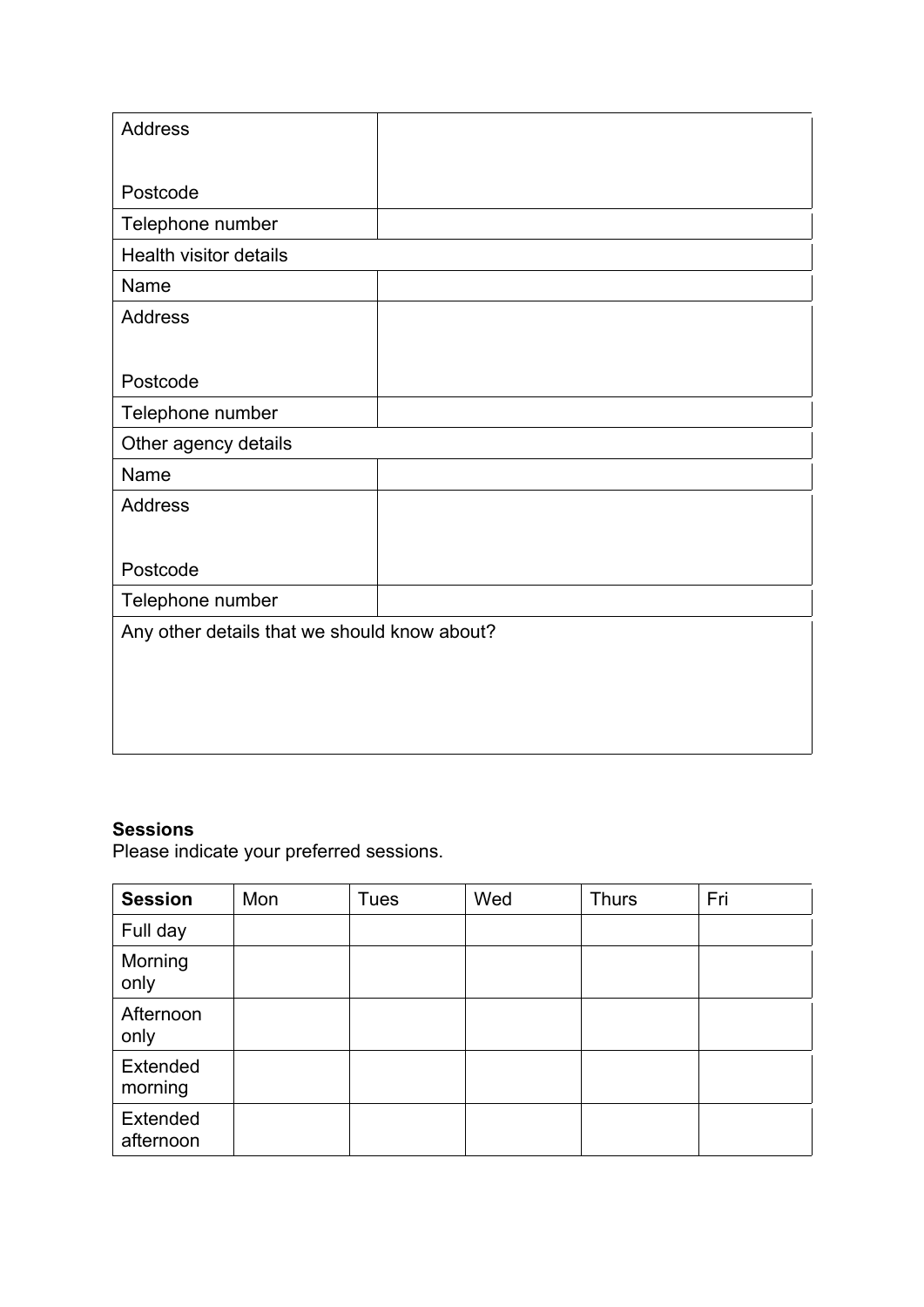| After-school |  |  |  |
|--------------|--|--|--|
| care         |  |  |  |

| Do you require a place for term-time only? (Please circle) Yes / No |  |
|---------------------------------------------------------------------|--|
|                                                                     |  |
|                                                                     |  |

# Office use only

| Additional staff required (to meet ratios)? Yes/No |
|----------------------------------------------------|
|                                                    |
|                                                    |
|                                                    |
|                                                    |

#### **Permanent session amendment form**

Please complete this form if you require a permanent amendment to your child's sessions at The Pier Head Prep School.

As per our terms and conditions, one month's notice must be given if the number of sessions is to be reduced.

| Permission slips received                     |
|-----------------------------------------------|
| School trips<br>agree/disagree                |
| Emergency medication $\vert$   agree/disagree |
| Photographs<br>agree/disagree                 |
| <b>Communication Plan</b>                     |